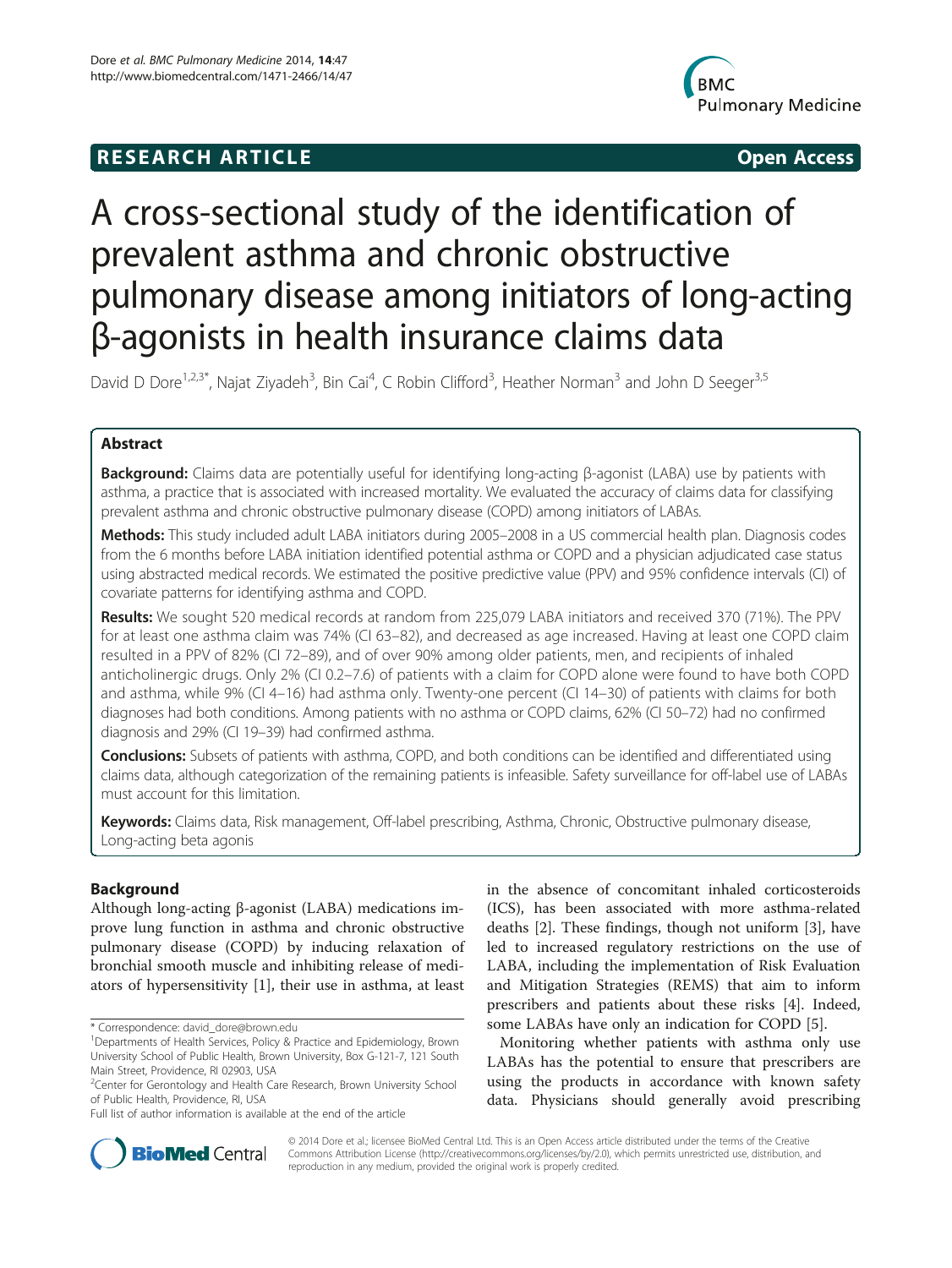LABA as monotherapy for asthma (an "off-label" use), so that unnecessary harms in patients with asthma are avoided, while ensuring that the product reaches patients with COPD (an "on-label" use), in whom LABA riskbenefit profiles appear acceptable. Health insurance claims data provide an efficient core for this type of surveillance, but the data must accurately characterize LABA users' likely indication for use of the drugs (asthma or COPD).

Indeed, COPD and asthma are distinct clinical entities, but share symptoms and treatments. COPD is characterized by non-reversible airflow restriction or obstruction due to chronic bronchitis or emphysema [[6](#page-11-0)]. Asthma involves recurrent airway obstruction, hyper-responsiveness, and inflammation [\[7](#page-11-0)]. First onset of asthma generally occurs at a young age, while first onset of COPD typically occurs among patients over 40 years of age.

The similarities in these conditions complicate differentiation of COPD and asthma in claims data. Therefore the objective of this study was to identify patterns of health insurance claims for asthma and COPD among users of LABA (with or without ICS use) that might improve the categorization of individual patients with asthma or COPD. We studied only new users of LABA to quantify the measurement characteristics of the data for identifying the indication for treatment so that these data would directly inform safety surveillance for LABA.

## **Methods**

#### Data sources

The study population came from the Normative Health Information Database, a claims database of a large US commercial health plan (UnitedHealth Care). Diagnoses associated with the claims are recorded using the International Classification of Disease, 9th revision (ICD-9) coding system. Procedures map to ICD-9, Common Procedural Terminology (CPT), and the Centers for Medicare and Medicaid Services Common Procedure Coding System (HCPCS) codes. National Drug Codes (NDCs) identify medications.

## Cohort formation

Eligible patients were initiators or switchers of LABA or LABA and ICS combinations who were at least 20 years old between 01 January 2005 and 31 December 2008 (Figure 1). We included all LABA and ICS products on the U.S. market during the study period. The LABAs were: arformoterol, formoterol, and salmeterol. The ICS were: beclomethasone, budesonide, ciclesonide, flunisolide, fluticasone, mometasone, and triamcinolone.

We defined initiation as a dispensing of a LABA preceded by 6 months of continuous enrollment without a dispensing of the same LABA. Switchers were patients who initiated a new LABA, but used another LABA during the previous 6 months. The study began for each patient at

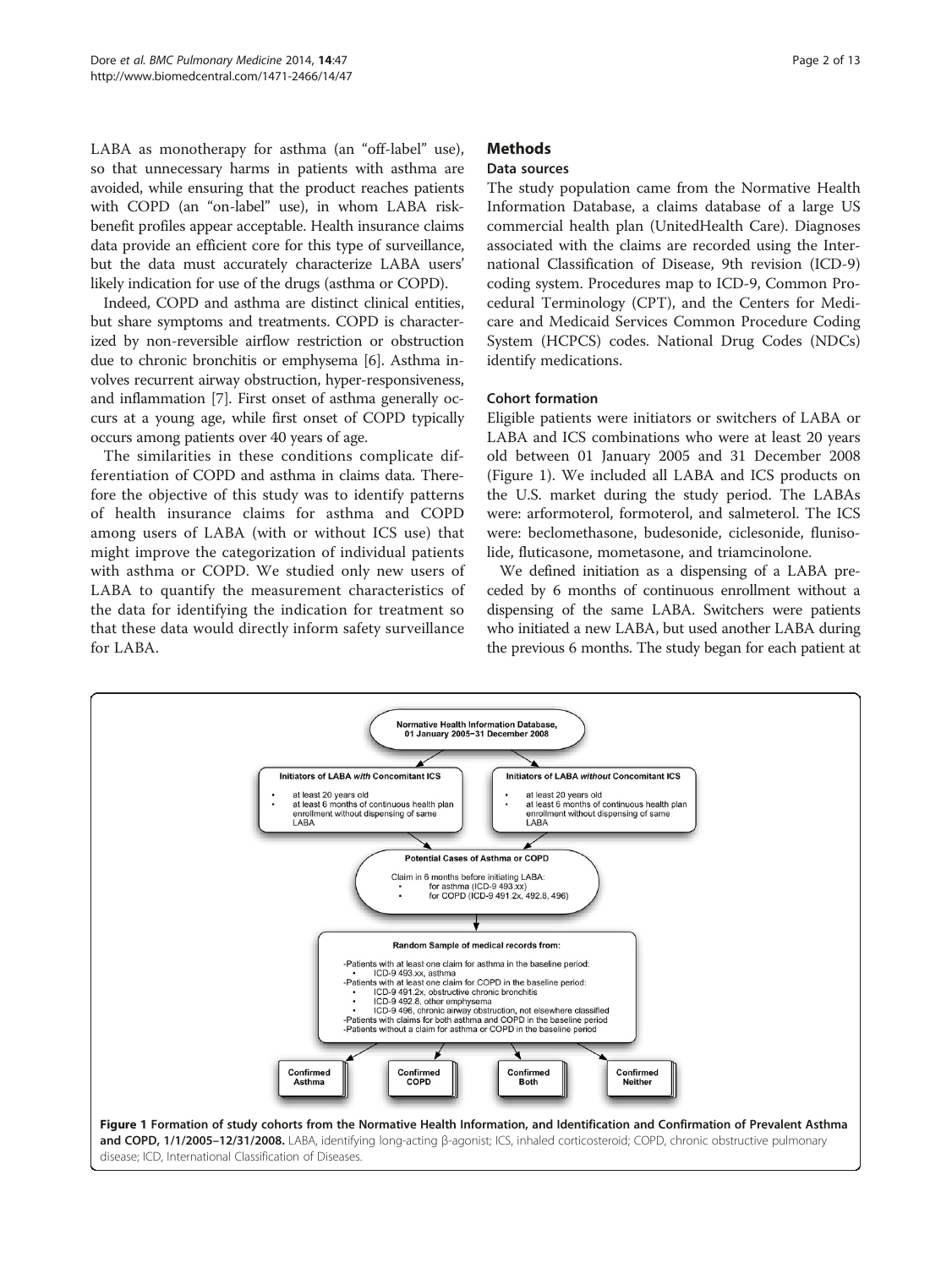their first eligible LABA dispensing (index date). The 6 months prior to the index date was the period from which we identified diagnosis, procedure, and medication codes that characterized the study population. Patients were considered concomitant users of LABA and ICS upon initiation of a combination LABA/ICS product or if they initiated a LABA and received a dispensing of an ICS on the same day.

Patients with a recent previous dispensing of an ICS were in the monotherapy group. While requiring that patients received the combination formulation of LABA/ ICS or concomitant ICS on the same day as the initial LABA dispensing may result in misclassification of individuals who received ICS and LABA on different days, this more stringent definition increases the likelihood that we include only users concomitant therapy in the combination LABA/ICS group. This preference is important because combination LABA/ICS for asthma appears safer than LABA monotherapy and should not be discouraged. (Empirically, this decision was unimportant. Ninety-six percent of patients initiated on a combination product. Of the 9,965 patients classified as LABA-only initiators, 1,931 [19%] used ICS in the baseline period and were potentially misclassified. This number represents only 0.9% of the full study population, and this misclassification is of little consequence).

#### Identification of asthma and COPD

Potential cases of asthma or COPD had ICD-9 diagnosis codes for asthma or COPD in any diagnosis field on claims occurring in the 6 months prior to the index date on an inpatient or outpatient claim (a similar approach requiring 12 months of continuous enrollment yielded similar results). Patients with at least one code for asthma, COPD, both, or neither in the baseline period were eligible for subsequent medical record abstraction. We excluded from consideration certain diagnosis codes that might include COPD, but are mixed with other disorders, including ICD-9 490 (bronchitis, not specified as acute or chronic) [[6](#page-11-0)]. Because hospitalization for asthma is rare relative to the prevalence of the disease, we did not distinguish between inpatient and outpatient claims. We chose to develop our own definition of asthma and COPD despite the existence of algorithms in the literature (e.g., Mapel et al. [[8](#page-11-0)] and Dombkowski et al. [\[9\]](#page-11-0)), because in our work we aimed to classify baseline diagnoses (indications), whereas most definitions in the literature apply specifically to outcomes or cohort definitions. Definitions of outcomes and covariates are more robust to insensitive measures of disease than case criteria for identification of off-label use.

To verify the diagnoses, we sought a random sample of 130 medical records (with the goal of obtaining 100) from each of the following 4 categories of eligible patients (520 patients in total):

- Patients with at least one claim for asthma: ICD-9 493.xx, asthma
- Patients with at least one claim for COPD: ICD-9 491.2x, obstructive chronic bronchitis
	- ICD-9 492.8, other emphysema
	- ICD-9 496, chronic airway obstruction, not elsewhere classified
- Patients with claims for both asthma and COPD

Patients without a claim for either asthma or COPD

We sought a total of 640 records, including alternate records for 120 of the 520 sampled patients. We sought medical records from hospitals and physicians' offices using a 2-step process. First, we created a chronological listing of insurance claims for the sampled patients noting the date of service corresponding to the diagnosis code of interest (asthma or COPD). Patients with claims for both diagnoses had the one closest to the LABA initiation date noted, and those with neither had no claim noted.

These claims listings were reviewed to identify the provider or facility from which the medical record was likely to document the diagnosis. Trained abstractors contacted the provider or facility seeking the medical record. For records with clearly inadequate information (as assessed prior to the adjudication process), we re-contacted providers to request additional information. If additional information was not obtained for these cases, the charts were not adjudicated and did not enter analysis. Incomplete medical records were those without clinical information available (i.e., the contained administrative material only). Records with clinical information, even if incomplete, were forwarded to the adjudicators for review.

A physician external to the study team, blinded to study medications, adjudicated the presence of asthma and COPD using the Global Initiative for Chronic Obstructive Lung Disease (GOLD) criteria for COPD [[10](#page-11-0)] and the third Expert Panel Report of Guidelines on Asthma [\[11](#page-11-0)]. Confirmation required the affirmative listing of the case criteria in the medical records. The Additional file [1](#page-11-0) includes additional information on the case adjudication process.

## Analysis

We initially tabulated characteristics of the study population from the 6 months before LABA initiation, including whether LABA initiators were apparent naïve users of all LABAs, the prevalence of comorbidities, and the intensity of healthcare utilization characteristics, such as outpatient visits, emergency department visits, hospitalizations, and home oxygen use. Next, we empirically identified covariates by listing the 100 most prevalent (top 100) drug classes, top 100 diagnoses (at the 3-digit ICD-9 level) and the top 100 procedures received by LABA users, stratifying by ICS.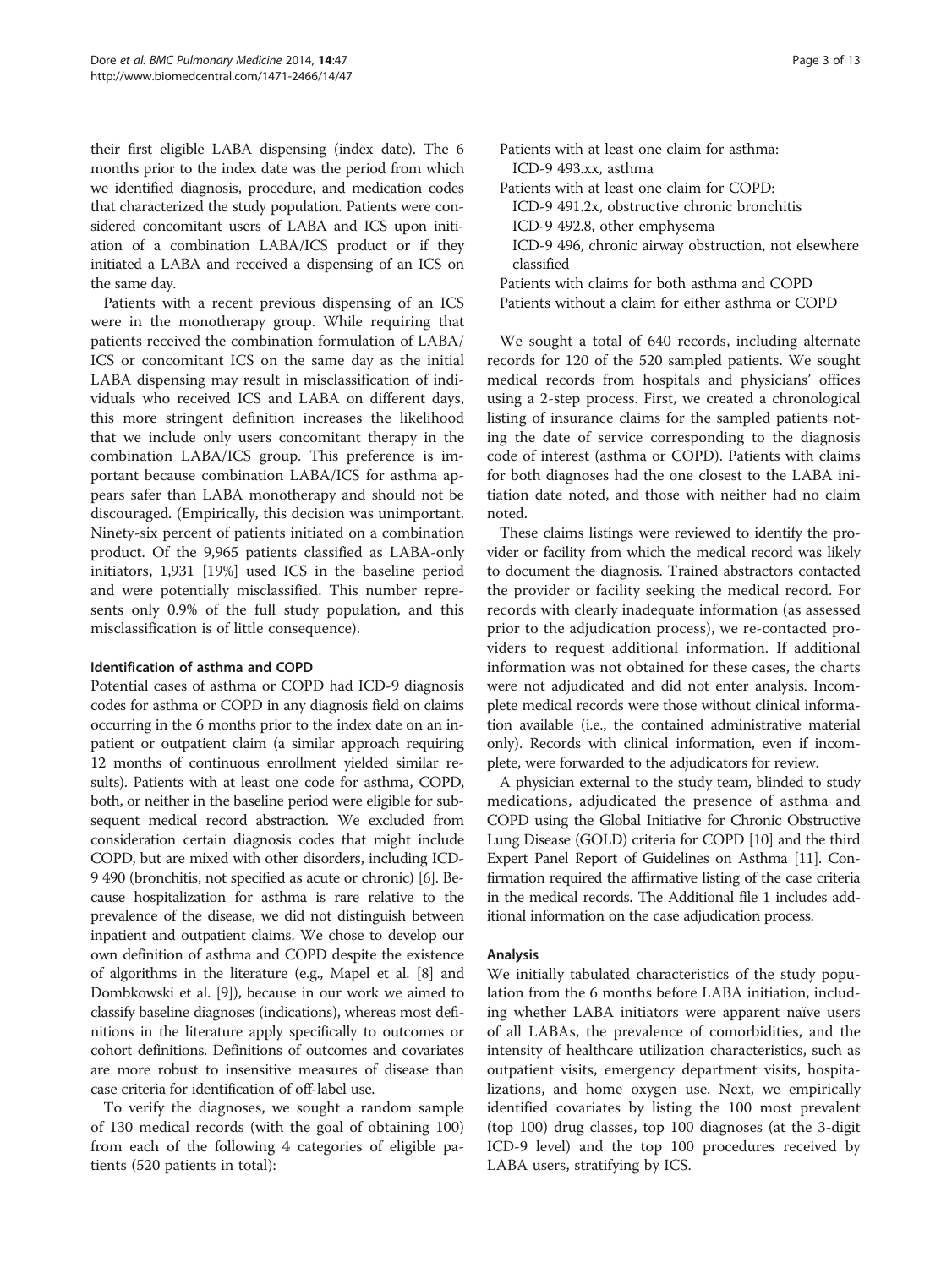Using adjudication results as the gold standard, we then estimated the association between the baseline characteristics and the adjudicated diagnosis, with the aim to distinguish between patients with confirmed asthma and those without, and those with confirmed COPD and those without.

We estimated the positive predictive value (PPV) of claims identification of asthma or COPD stratified by the 3 covariates with the largest absolute difference in prevalence across patients with confirmed and unconfirmed asthma. We use this approach among all patients except for those with only a claim for COPD. Whereas for patients with claims for asthma or no claim for asthma or COPD, we were interested in the fraction with asthma (and therefore contraindications to LABA therapy), for patients with claims-based COPD only, we were interested in the fraction with true COPD (i.e., an appropriate indication for LABA therapy). For the latter set, we compared categories of confirmed COPD vs. unconfirmed COPD to identify the 3 most individually discriminating covariates. We estimated 95% confidence intervals (CI) using the exact binomial method.

We chose this categorization of asthma and COPD to be useful for monitoring off-label prescribing of LABAs, where it is of interest to know what fraction of patients with claims for COPD truly have COPD (on-label use —the latter set), and for patients with at least one claim for asthma or for patients with no claim for asthma or COPD, what fraction truly have asthma only (off-label use—the former set). These analyses were restricted to patients for whom we received a medical record. Additionally, we tabulated these PPVs within categories of a number of clinically derived variables that could plausibly be associated with a different PPV and within covariate patterns defined by the 3 most individually discriminating covariates.

We also conducted a *post-hoc* regression analysis as an additional means to identify covariates whose presence may modify the accuracy of the identification of asthma or COPD. Using multinomial logistic regression models, we regressed confirmed case status (asthma only, COPD only, both, or neither, with neither as the referent) on the claims definitions for these conditions, plus the covariates with product terms for each covariate and the claims definitions. We retained an empirical approach to covariate selection by using a stepwise algorithm, entering and retaining variables with p-values < 0.05.

#### Human subjects considerations

Since this study used protected health information (PHI) to link insurance claims to patient's medical records, we operated with the oversight of the New England Institutional Review Board who approved our protocol, privacy practices, and whose Privacy Board

granted a waiver of authorization for the use of PHI without obtaining patient consent.

#### Results

Of the 225,079 eligible initiators of a LABA, 9,965 (4.4%) appeared to receive LABA monotherapy (Table [1](#page-4-0)). Users of a LABA without concomitant ICS were more likely to  $be \ge 65$  years of age, while there were no observed differences with respect to sex. Women accounted for nearly two-thirds of patients with baseline claims for asthma, while men accounted for over one-half of patients with COPD. A total of 107,839 of the 225,079 (47.9%) patients had no claim for asthma or COPD in the baseline period. The distribution of number of diagnoses of asthma or COPD in the baseline period was low, ranging from a mean of 0.6 in the 0–90 days before the index date to 0.18 in the 91–183 days before the index date.

Patients on LABAs without ICS had a higher observed prevalence of use of other pulmonary medications, including inhaled anticholinergics, leukotriene modifiers, and xanthine derivatives. Use of inhaled anticholinergics was more prevalent among patients with baseline claims for COPD, while use of leukotriene modifiers was more common among patients with claims for asthma.

We sought 640 medical records related to 520 claims consistent with asthma, COPD, both, or neither. One hundred twenty of these records were requested from alternate providers, when such an alternate was available and the initial provider was unable or unwilling to complete the request. We received medical records relating to 370 (71%) of potential cases. The Supplementary Material contains information on the reasons for nonprocurement of medical records, which were generally administrative in nature. Patients whose medical records we received were slightly older than the underlying LABA cohort, but had a similar sex distribution (Table [2\)](#page-6-0).

The PPV of having at least one claim for asthma (and no COPD claim) in the 6 months prior to the index date was 73.6% (CI 63.3–82.3) for confirmed asthma and 81.5% for COPD with no asthma claim (CI 72.1–88.9; Table [3\)](#page-6-0). We observed that 21.2% (CI 13.8–30.3) of patients with claims for asthma and COPD were confirmed to have both conditions, while 28.9% of patients with no claims for asthma or COPD (CI 19.5–39.9) were confirmed to have asthma. Regarding the negative predictive value of claims for asthma and COPD, 61.5% (CI 50.1– 71.9) of patients without these diagnoses had no evidence of the conditions in the medical record, while 28.9% (CI 19.5–39.9) had confirmed asthma and 9.6% (CI 4.1–18.1) had confirmed COPD.

The PPV of having at least one claim for asthma decreased with increasing age, but the PPV of having of at least one claim for COPD increased with age (Table [4](#page-7-0)). Stratification on the 3 covariates with the largest individual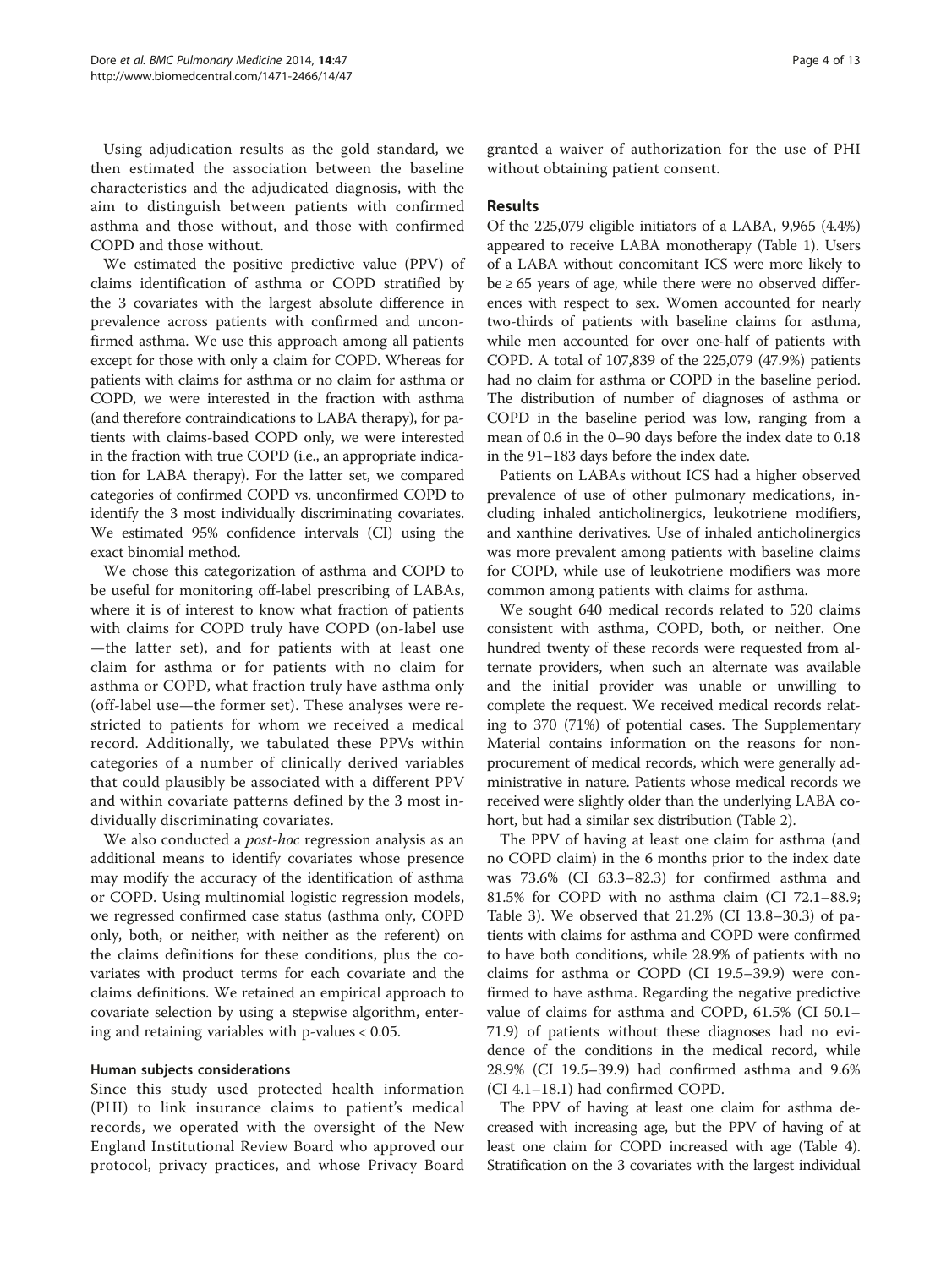|                                                   | <b>LABA</b> |               | <b>LABA &amp; ICS</b> |                  | Asthma         |       | COPD           |       |               | Asthma & COPD |                 | Neither Asthma nor COPD |
|---------------------------------------------------|-------------|---------------|-----------------------|------------------|----------------|-------|----------------|-------|---------------|---------------|-----------------|-------------------------|
|                                                   |             | $(N = 9,965)$ |                       | $(N = 215, 114)$ | $(N = 87,864)$ |       | $(N = 20,934)$ |       | $(N = 8,442)$ |               | $(N = 107,839)$ |                         |
|                                                   | N           | $\%$          | N                     | $\%$             | N              | $\%$  | N              | %     | N             | $\%$          | N               | $\%$                    |
| Age                                               |             |               |                       |                  |                |       |                |       |               |               |                 |                         |
| $20 - 39$                                         | 2,081       | 20.9          | 65,018                | 30.2             | 33,717         | 38.4  | 758            | 3.6   | 673           | 8.0           | 31,951          | 29.6                    |
| 40-64                                             | 6,230       | 62.5          | 130,968               | 60.9             | 50,206         | 57.1  | 13,775         | 65.8  | 5,895         | 69.8          | 67,322          | 62.4                    |
| $>64$                                             | 1,654       | 16.6          | 19,128                | 8.9              | 3,941          | 4.5   | 6,401          | 30.6  | 1,874         | 22.2          | 8,566           | 7.9                     |
| Women                                             | 5,962       | 59.8          | 131,390               | 61.1             | 56,437         | 64.2  | 9,913          | 47.4  | 5,103         | 60.5          | 65,899          | 61.1                    |
| Upper respiratory tract conditions                |             |               |                       |                  |                |       |                |       |               |               |                 |                         |
| Sinusitis                                         | 1,812       | 18.2          | 42,469                | 19.7             | 20,310         | 23.1  | 2,828          | 13.5  | 1,794         | 21.3          | 19,349          | 17.9                    |
| Rhinitis                                          | 2,356       | 23.6          | 50,513                | 23.5             | 32,031         | 36.5  | 2,228          | 10.6  | 1,965         | 23.3          | 16,645          | 15.4                    |
| Tonsillitis                                       | 61          | 0.6           | 1,596                 | 0.7              | 781            | 0.9   | 60             | 0.3   | 38            | 0.5           | 778             | 0.7                     |
| Nasopharyngitis and Pharyngitis                   | 664         | 6.7           | 16,636                | 7.7              | 7,393          | 8.4   | 859            | 4.1   | 597           | 7.1           | 8,451           | 7.8                     |
| Laryngitis                                        | 109         | 1.1           | 2,062                 | $1.0$            | 797            | 0.9   | 197            | 0.9   | 125           | 1.5           | 1,052           | 1.0                     |
| Lower respiratory tract conditions                |             |               |                       |                  |                |       |                |       |               |               |                 |                         |
| Asthma                                            | 4,095       | 41.1          | 92,211                | 42.9             | 87,864         | 100.0 | $\overline{0}$ | 0.0   | 8,442         | 100.0         | $\mathbb O$     | 0.0                     |
| COPD                                              | 2,428       | 24.4          | 26,948                | 12.5             | $\circ$        | 0.0   | 20,934         | 100.0 | 8,442         | 100.0         | $\Omega$        | 0.0                     |
| Emphysema                                         | 593         | 6.0           | 4,633                 | 2.2              | 230            | 0.3   | 3,452          | 16.5  | 1,159         | 13.7          | 385             | 0.4                     |
| Bronchitis/Bronchiolitis                          | 3,096       | 31.1          | 74,688                | 34.7             | 25,329         | 28.8  | 11,954         | 57.1  | 5,745         | 68.1          | 34,756          | 32.2                    |
| <b>Bronchiectasis</b>                             | 154         | 1.5           | 1,116                 | 0.5              | 300            | 0.3   | 351            | 1.7   | 170           | 2.0           | 449             | 0.4                     |
| Pneumonia (viral or bacterial)                    | 911         | 9.1           | 15,371                | 7.1              | 4,629          | 5.3   | 3,948          | 18.9  | 1,954         | 23.1          | 5,751           | 5.3                     |
| Other respiratory disease                         |             |               |                       |                  |                |       |                |       |               |               |                 |                         |
| Pleurisy                                          | 331         | 3.3           | 4,022                 | 1.9              | 919            | 1.0   | 1,580          | 7.5   | 555           | 6.6           | 1,299           | 1.2                     |
| Pneumothorax                                      | 58          | 0.6           | 588                   | 0.3              | 98             | 0.1   | 313            | 1.5   | 87            | $1.0\,$       | 148             | 0.1                     |
| Respiratory failure                               | 275         | 2.8           | 2,775                 | 1.3              | 432            | 0.5   | 1,445          | 6.9   | 732           | 8.7           | 441             | 0.4                     |
| Pulmonary embolism                                | 124         | 1.2           | 1,692                 | 0.8              | 459            | 0.5   | 592            | 2.8   | 248           | 2.9           | 517             | 0.5                     |
| Pulmonary edema                                   | 154         | 1.5           | 2,411                 | 1.1              | 629            | 0.7   | 780            | 3.7   | 344           | 4.1           | 812             | 0.8                     |
| Congestive heart failure                          | 487         | 4.9           | 5,953                 | 2.8              | 1,041          | 1.2   | 2,767          | 13.2  | 1,035         | 12.3          | 1,597           | 1.5                     |
| Malignant neoplasm of trachea, bronchus, and lung | 200         | 2.0           | 1,714                 | 0.8              | 167            | 0.2   | 976            | 4.7   | 203           | 2.4           | 568             | 0.5                     |
| Obstructive sleep apnea                           | 224         | 2.2           | 3,202                 | 1.5              | 1,217          | 1.4   | 710            | 3.4   | 388           | 4.6           | 1,111           | 1.0                     |
| Medication use                                    |             |               |                       |                  |                |       |                |       |               |               |                 |                         |
| $LABA^a$                                          | 9,965       | 100.0         | 4,583                 | 2.1              | 5,746          | 6.5   | 2,346          | 11.2  | 1,060         | 12.6          | 5,396           | 5.0                     |
| ICS                                               | 1,931       | 19.4          | 14,621                | 6.8              | 9,671          | 11.0  | 1,693          | 8.1   | 1,423         | 16.9          | 3,765           | 3.5                     |
|                                                   |             |               |                       |                  |                |       |                |       |               |               |                 |                         |

<span id="page-4-0"></span>Table 1 Select baseline demographic and clinical characteristics of initiators of long-acting β-agonist and patients with confirmed asthma or COPD status, January 1, 2005 – December 31, 2008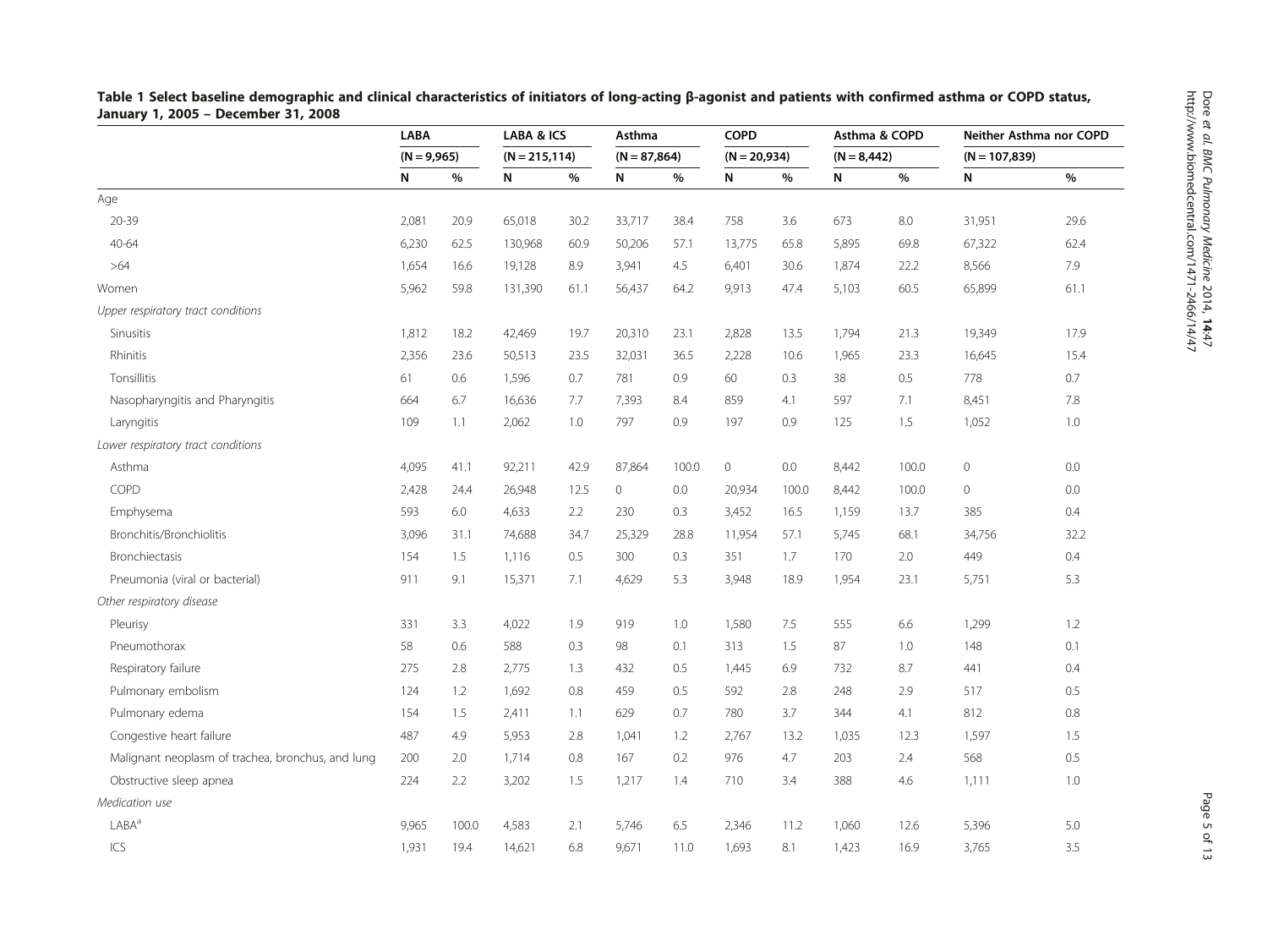| Fixed, combined LABA and ICS <sup>a</sup>  | 988   | 9.9  | 212,605 | 98.8 | 83,675 | 95.2  | 19,127         | 91.4 | 7,730 | 91.6 | 103,061 | 95.6 |
|--------------------------------------------|-------|------|---------|------|--------|-------|----------------|------|-------|------|---------|------|
| Short-acting beta agonist                  | 4,399 | 44.1 | 101,481 | 47.2 | 54,461 | 62.0  | 9,430          | 45.0 | 5,348 | 63.3 | 36,641  | 34.0 |
| Inhaled anticholinergics                   | 1,811 | 18.2 | 14,311  | 6.7  | 3,422  | 3.9   | 6,900          | 33.0 | 2,510 | 29.7 | 3,290   | 3.1  |
| Combined SABA and inhaled anticholinergics | 935   | 9.4  | 12,679  | 5.9  | 3,983  | 4.5   | 4,560          | 21.8 | 2,040 | 24.2 | 3,031   | 2.8  |
| Injected or oral corticosteroids           | 3,684 | 37.0 | 76,198  | 35.4 | 36,436 | 41.5  | 9,249          | 44.2 | 5,509 | 65.3 | 28,688  | 26.6 |
| Leukotriene modifiers                      | 2,241 | 22.5 | 36,924  | 17.2 | 22,577 | 25.7  | 1,914          | 9.1  | 2,283 | 27.0 | 12,391  | 11.5 |
| Mast cell stabilizers                      | 74    | 0.7  | 369     | 0.2  | 281    | 0.3   | 17             | 0.1  | 21    | 0.2  | 124     | 0.1  |
| Immunoglobulin-E blockers                  | 64    | 0.6  | 340     | 0.2  | 335    | 0.4   | $\overline{4}$ | 0.0  | 42    | 0.5  | 23      | 0.0  |
| Xanthine derivatives                       | 320   | 3.2  | 2,142   | 1.0  | 936    | 1.1   | 599            | 2.9  | 445   | 5.3  | 482     | 0.4  |
| Healthcare utilization                     |       |      |         |      |        |       |                |      |       |      |         |      |
| Ambulatory visit                           | 9,340 | 93.7 | 204,687 | 95.2 | 87,834 | 100.0 | 20,895         | 99.8 | 8,432 | 99.9 | 96,866  | 89.8 |
| Emergency department visit                 | 2,278 | 22.9 | 46,120  | 21.4 | 20,083 | 22.9  | 6,764          | 32.3 | 3,950 | 46.8 | 17,601  | 16.3 |
| Inpatient stay                             | 1,258 | 12.6 | 18,729  | 8.7  | 6,334  | 7.2   | 5,784          | 27.6 | 3,357 | 39.8 | 4,512   | 4.2  |
| Pathology/Laboratory code                  | 6,724 | 67.5 | 140,407 | 65.3 | 58,592 | 66.7  | 15,357         | 73.4 | 6,504 | 77.0 | 66,678  | 61.8 |
| Spirometry procedure                       | 3,039 | 30.5 | 50,465  | 23.5 | 28,720 | 32.7  | 7,635          | 36.5 | 3,912 | 46.3 | 13,237  | 12.3 |
| Home oxygen use procedure                  | 783   | 7.9  | 6,704   | 3.1  | 1,461  | 1.7   | 3,402          | 16.3 | 1,214 | 14.4 | 1,410   | 1.3  |
| Cardiovascular procedure                   | 2,936 | 29.5 | 52,404  | 24.4 | 19,008 | 21.6  | 10,399         | 49.7 | 4,599 | 54.5 | 21,334  | 19.8 |
| Surgical procedure                         | 5,283 | 53.0 | 106,468 | 49.5 | 43,104 | 49.1  | 13,216         | 63.1 | 5,334 | 63.2 | 50,097  | 46.5 |
| Anesthesia procedure                       | 1,034 | 10.4 | 17,936  | 8.3  | 6,887  | 7.8   | 2,989          | 14.3 | 1,258 | 14.9 | 7,836   | 7.3  |
| Visit to allergist/immunologist            | 1,111 | 11.1 | 17,759  | 8.3  | 14,522 | 16.5  | 311            | 1.5  | 689   | 8.2  | 3,348   | 3.1  |
| Visit to pulmonologist                     | 2,622 | 26.3 | 27,141  | 12.6 | 11,604 | 13.2  | 7,856          | 37.5 | 4,133 | 49.0 | 6,170   | 5.7  |

Table 1 Select baseline demographic and clinical characteristics of initiators of long-acting β-agonist and patients with confirmed asthma or COPD status, January 1, 2005 – December 31, 2008 (Continued)

LABA, long-acting beta agonist; ICS, inhaled corticosteroid; COPD, chronic obstructive pulmonary disease.

alncluding the cohort-defining dispensing.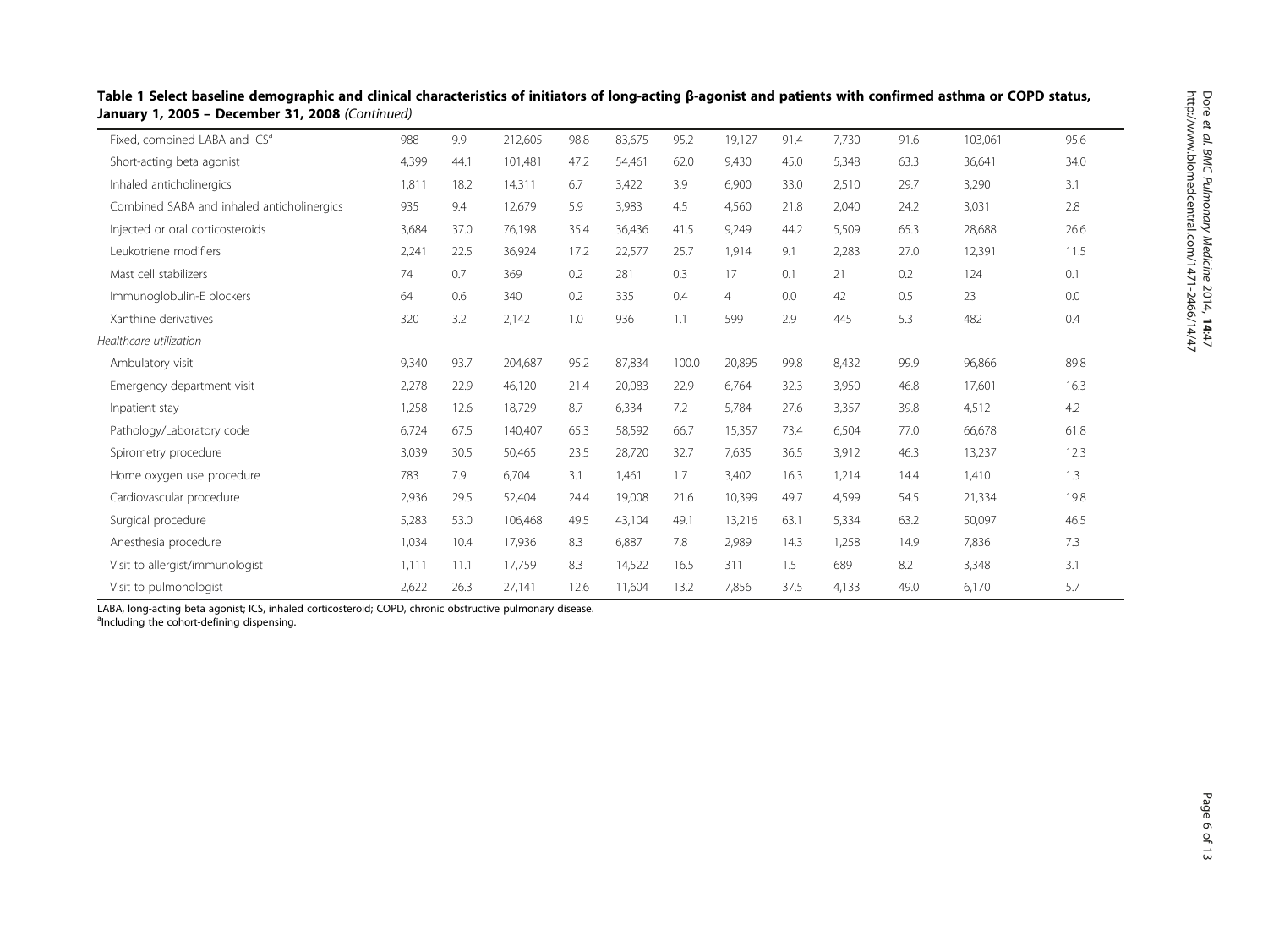|       | <b>LABA</b><br>$(N = 14)$ |      | Asthma<br><b>LABA &amp; ICS</b><br>$(N = 91)$<br>$(N = 356)$ |      | <b>COPD</b> |      | Asthma & COPD  |      |             | Neither Asthma nor COPD |            |      |
|-------|---------------------------|------|--------------------------------------------------------------|------|-------------|------|----------------|------|-------------|-------------------------|------------|------|
|       |                           |      |                                                              |      |             |      | $(N = 92)$     |      | $(N = 104)$ |                         | $(N = 83)$ |      |
|       | N                         | $\%$ | N                                                            | %    | N           | $\%$ | N              | $\%$ | N           | $\%$                    | N          | $\%$ |
| Age   |                           |      |                                                              |      |             |      |                |      |             |                         |            |      |
| 20-39 |                           | 14.3 | 49                                                           | 13.8 | 24          | 26.4 | $\overline{4}$ | 4.4  | 6           | 5.8                     |            | 20.5 |
| 40-64 |                           | 78.6 | 242                                                          | 68.0 | 62          | 68.1 | 58             | 63.0 | 76          | 73.1                    | 57         | 68.7 |
| >64   |                           | 7.1  | 65                                                           | 18.3 | 5           | 5.5  | 30             | 32.6 | 22          | 21.2                    | 9          | 10.8 |
| Women | 8                         | 57.1 | 210                                                          | 59.0 | 57          | 62.6 | 50             | 54.4 | 60          | 57.7                    | 51         | 61.5 |

<span id="page-6-0"></span>Table 2 Baseline age and gender of LABA initiators whose medical record was abstracted for confirmation of asthma or COPD, January 1, 2005 – December 31, 2008

LABA, long-acting beta agonist; ICS, inhaled corticosteroid; COPD, chronic obstructive pulmonary disease.

discrimination between confirmed and unconfirmed case status resulted in higher PPVs. For instance, among patients with at least one claim for COPD and at least one dispensing of an inhaled anticholinergic medication, the PPV was 94.3% (CI 80.8–99.3). Similar findings were evident for the other empirically identified discriminators.

Stratification on clinically defined covariates resulted in some categories where the PPV was higher than the average PPV for that diagnosis (Table [5](#page-9-0)). The PPV for at least one asthma claim was increased in the presence of previous asthma medication use and lower respiratory tract infections. The PPV for at least one COPD claim was increased when a pulmonologist was the prescriber of the COPD medications and when there was a diagnosis of bronchitis or bronchiolitis. The Supplementary Material contains estimated PPVs across strata defined by combinations of variables and for a long baseline period of 12 months.

The multinomial logistic regression modeling identified several variables that improved prediction of true case status through interaction with the claims definitions. The variables "symptoms involving respiratory system and other chest symptoms" (ICD-9 786.xx), the number of baseline drug dispensings, and age > 40 years improved prediction of COPD only. The number of drug dispensings also improved prediction of asthma only and both asthma and COPD relative to neither. The presence of a baseline dispensing of a beta-adrenergic drug and the diagnosis "other forms of chronic ischemic heart

disease" (ICD-9 414.xx) improved prediction of true asthma only. No other variables arose as significant predictors.

## Discussion

Subsets of LABA initiators with asthma, COPD, and both conditions can be identified and differentiated using claims data, although categorization of the remaining patients is largely infeasible. Within strata of selected covariates, the claims showed better predictive ability to identify asthma only among patients with claims for asthma or claims for both asthma and COPD, and to identify COPD among patients with claims for COPD. Among patients without claims for asthma or COPD, there was no subset within which the PPV exceeded 50%, meaning the classification of patients who do not have a claim indicating asthma or COPD remains uncertain. Additionally, requiring the presence of claims for asthma or COPD resulted in a population in which nearly 25% of persons appear to not have the condition of interest.

That a substantial fraction of the LABA users did not have a claim associated with asthma or COPD is problematic in that it leaves a large fraction of patients unclassified in the data. Similarly, multiple diagnoses of asthma or COPD were rare, limiting our ability to refine the algorithms by requiring more than one diagnosis for the condition of interest. Both of these findings are consistent with previous experience with health plan data.

Table 3 Confirmed cases of asthma, chronic obstructive pulmonary disease, both, or neither among the corresponding claims categories

|                                |                    | Confirmed cases |      |             |      |                        |      |             |      |  |  |  |
|--------------------------------|--------------------|-----------------|------|-------------|------|------------------------|------|-------------|------|--|--|--|
|                                |                    | Asthma          |      | <b>COPD</b> |      | <b>Asthma and COPD</b> |      | Unconfirmed |      |  |  |  |
|                                |                    | N               | %    | N           | %    | N                      | $\%$ | N           | $\%$ |  |  |  |
| <b>Claims-identified cases</b> | Asthma $(n = 91)$  | 67              | 73.6 |             | 2.2  | 0                      | 0.0  | 22          | 24.2 |  |  |  |
|                                | $COPD(n=92)$       | 6               | 8.7  | 73          | 81.5 |                        | 2.2  | 11          | 7.6  |  |  |  |
|                                | Both ( $n = 104$ ) | 40              | 38.5 | 35          | 33.7 | 22                     | 21.2 |             | 6.7  |  |  |  |
|                                | Neither $(n = 83)$ | 24              | 28.9 | 8           | 9.6  | $\Omega$               | 0.0  | 51          | 61.5 |  |  |  |

COPD, Chronic Obstructive Pulmonary Disease.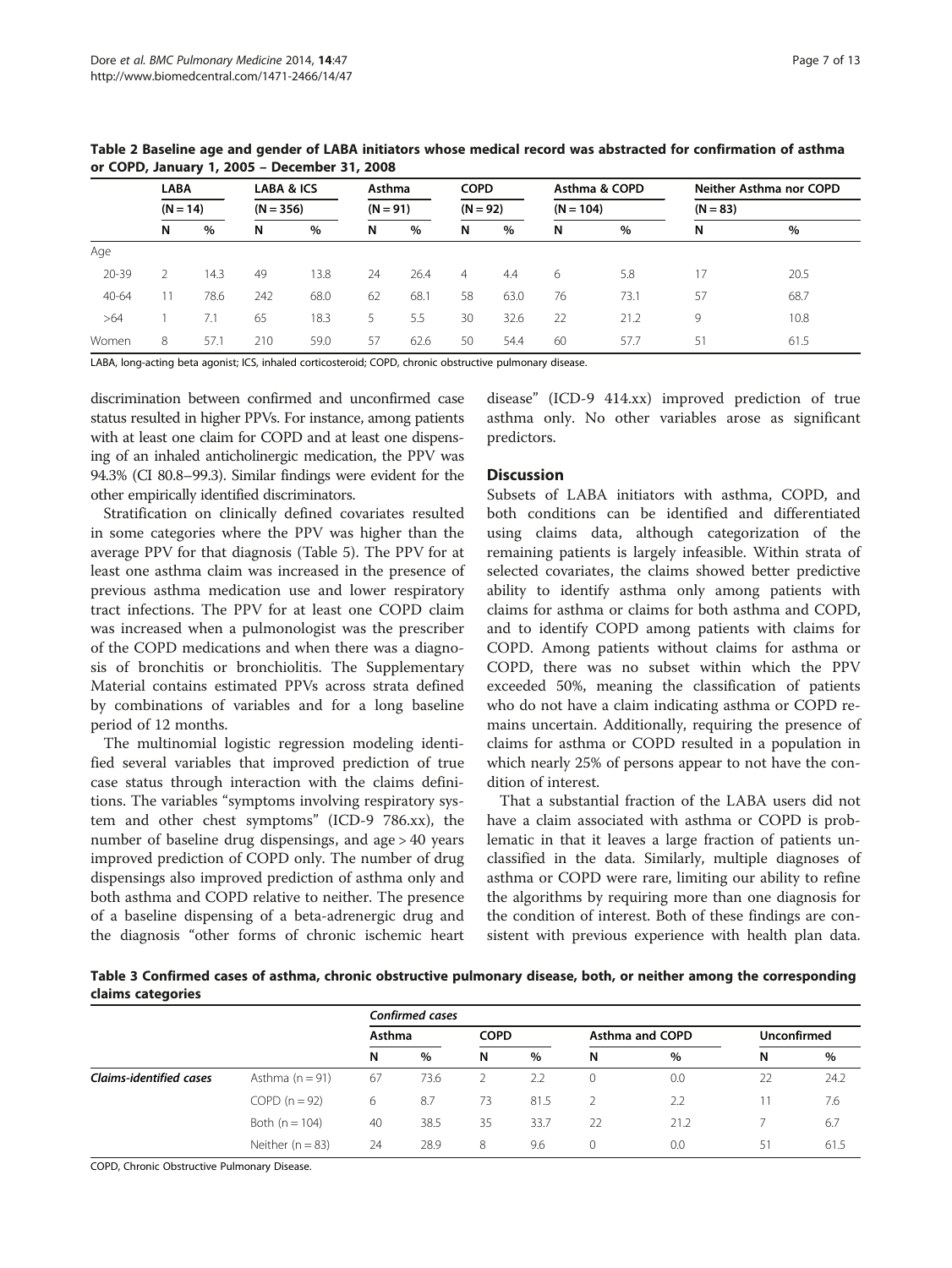|                                                                |     | Number of<br>confirmed cases | <b>Medical records</b><br>received | Positive predictive<br>value (%) | 95% CI (%) |
|----------------------------------------------------------------|-----|------------------------------|------------------------------------|----------------------------------|------------|
| Claim for asthma only                                          |     |                              |                                    |                                  |            |
| Overall                                                        |     | 67                           | 91                                 | 73.6                             | 63.3, 82.3 |
| Age, years                                                     |     |                              |                                    |                                  |            |
| 20-39                                                          |     | 19                           | 24                                 | 79.2                             | 57.8, 92.9 |
| 40-64                                                          |     | 45                           | 62                                 | 72.6                             | 59.8, 83.1 |
| >64                                                            |     | 3                            | 5                                  | 60.0                             | 14.7, 94.7 |
| Sex                                                            |     |                              |                                    |                                  |            |
| Male                                                           |     | 25                           | 34                                 | 73.5                             | 55.6, 87.1 |
| Female                                                         |     | 42                           | 57                                 | 73.7                             | 60.3, 84.5 |
| Top 3 Variables predictive of asthma<br>confirmation           |     |                              |                                    |                                  |            |
| Outpatient visit, moderate complexity                          | Yes | 42                           | 51                                 | 82.4                             | 69.1, 91.6 |
|                                                                | No  | 25                           | 40                                 | 62.5                             | 45.8, 77.3 |
| Beta-adrenergic drug dispensing                                | Yes | 53                           | 66                                 | 80.3                             | 68.7, 89.1 |
|                                                                | No  | 14                           | 25                                 | 56.0                             | 34.9, 75.6 |
| West region                                                    | Yes | 18                           | 19                                 | 94.7                             | 74.0, 99.9 |
|                                                                | No  | 49                           | 72                                 | 68.1                             | 56.0, 78.6 |
| Claim for COPD only                                            |     |                              |                                    |                                  |            |
| Overall                                                        |     | 75                           | 92                                 | 81.5                             | 72.1, 88.9 |
| Age, years                                                     |     |                              |                                    |                                  |            |
| 20-39                                                          |     | 2                            | $\overline{4}$                     | 50.0                             | 6.8, 93.2  |
| 40-64                                                          |     | 44                           | 58                                 | 75.9                             | 62.8, 86.1 |
| >64                                                            |     | 29                           | 30                                 | 96.7                             | 82.8, 99.9 |
| Sex                                                            |     |                              |                                    |                                  |            |
| Male                                                           |     | 38                           | 42                                 | 90.5                             | 77.4, 97.3 |
| Female                                                         |     | 37                           | 50                                 | 74.0                             | 59.7, 86.4 |
| Top 3 Variables predictive of COPD confirmation                |     |                              |                                    |                                  |            |
| 65+ years of age                                               | Yes | 29                           | 30                                 | 96.7                             | 82.8, 99.9 |
|                                                                | No  | 46                           | 62                                 | 74.2                             | 61.5, 84.5 |
| Inhaled anticholinergic drug dispensing                        | Yes | 33                           | 35                                 | 94.3                             | 80.8, 99.3 |
|                                                                | No  | 42                           | 57                                 | 73.7                             | 60.3, 84.5 |
| Radiologic examination, chest, 2 views,<br>frontal and lateral | Yes | 48                           | 54                                 | 88.9                             | 77.4, 95.8 |
|                                                                | No  | 27                           | 38                                 | 71.1                             | 54.1, 84.6 |
| Claim for Asthma and COPD (PPV of asthma only)                 |     |                              |                                    |                                  |            |
| Overall                                                        |     | 40                           | 104                                | 38.5                             | 29.1, 48.5 |
| Age, years                                                     |     |                              |                                    |                                  |            |
| $20 - 39$                                                      |     | 5                            | 6                                  | 83.3                             | 35.9, 99.6 |
| 40-64                                                          |     | 30                           | 76                                 | 39.5                             | 28.4, 52.4 |
| >64                                                            |     | 5                            | 22                                 | 22.7                             | 7.8, 45.4  |
| Sex                                                            |     |                              |                                    |                                  |            |
| Male                                                           |     | 19                           | 44                                 | 43.2                             | 28.3, 59.0 |

Female 21 60 35.0 23.1, 48.4

## <span id="page-7-0"></span>Table 4 Positive predictive value of claims for asthma, COPD, Both or Neither in the 6 Months prior to initiation of a long-acting beta agonist, Overall and stratified by empirically-identified covariates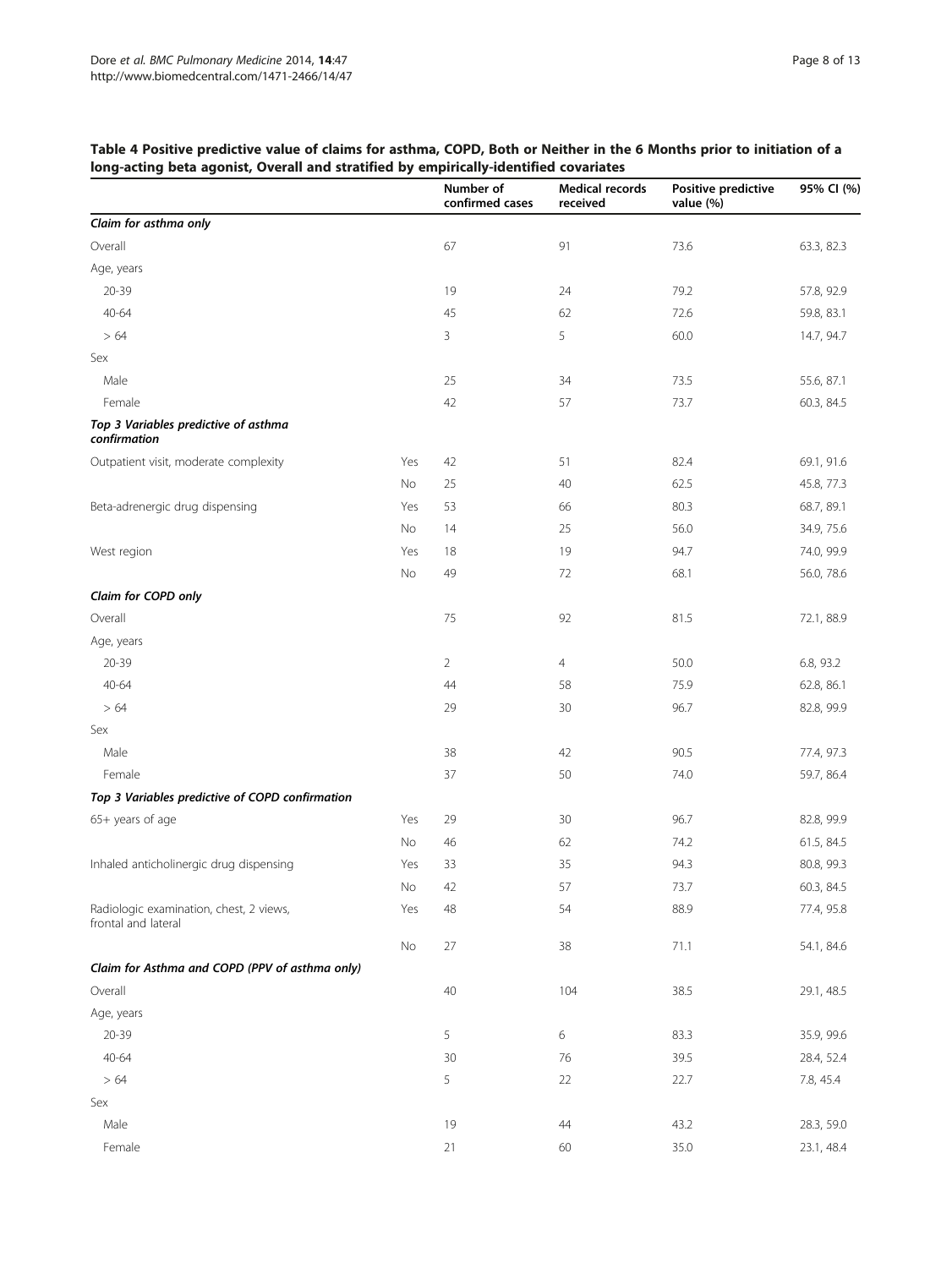| Top 3 Variables predictive of asthma only among<br>patients with claims-based COPD and asthma         |           |                |    |      |            |
|-------------------------------------------------------------------------------------------------------|-----------|----------------|----|------|------------|
| Chronic airway obstruction, not elsewhere<br>classified (ICD-9 496.xx)                                | Yes       | 20             | 76 | 26.3 | 16.9, 37.7 |
|                                                                                                       | <b>No</b> | 20             | 28 | 71.4 | 51.3, 86.8 |
| General Bronchodilator Agents                                                                         | Yes       | 6              | 35 | 17.1 | 6.6, 33.6  |
|                                                                                                       | <b>No</b> | 34             | 69 | 49.3 | 37.0, 61.6 |
| Inhaled corticosteroid dispensing                                                                     | Yes       | 9              | 39 | 23.1 | 11.1, 39.3 |
|                                                                                                       | <b>No</b> | 31             | 65 | 47.7 | 35.1, 60.5 |
| No claims for asthma or COPD (PPV of asthma only)                                                     |           |                |    |      |            |
| Overall                                                                                               |           | 24             | 83 | 28.9 | 19.5, 39.9 |
| Age, years                                                                                            |           |                |    |      |            |
| 20-39                                                                                                 |           | $\overline{7}$ | 17 | 41.2 | 18.4, 67.1 |
| 40-64                                                                                                 |           | 14             | 57 | 24.6 | 14.1, 37.8 |
| >64                                                                                                   |           | 3              | 9  | 33.3 | 7.5, 70.1  |
| Sex                                                                                                   |           |                |    |      |            |
| Male                                                                                                  |           | 8              | 32 | 25.0 | 11.5, 43.4 |
| Female                                                                                                |           | 16             | 51 | 31.4 | 19.1, 45.9 |
| Top 3 Variables predictive of asthma only among<br>patients with neither claims-based COPD nor asthma |           |                |    |      |            |
| Lipid panel                                                                                           | Yes       | 1              | 23 | 4.4  | 0.1, 21.9  |
|                                                                                                       | No        | 23             | 60 | 38.3 | 26.1, 51.8 |
| Collection of venous blood by venipuncture                                                            | Yes       | $\overline{4}$ | 31 | 12.9 | 3.6, 29.8  |
|                                                                                                       | No        | 20             | 52 | 38.5 | 25.3, 53.0 |
| Macrolides                                                                                            | Yes       | $\overline{4}$ | 29 | 13.8 | 3.9, 31.7  |
|                                                                                                       | No        | 20             | 54 | 37.0 | 24.3, 51.3 |

#### Table 4 Positive predictive value of claims for asthma, COPD, Both or Neither in the 6 Months prior to initiation of a long-acting beta agonist, Overall and stratified by empirically-identified covariates (Continued)

COPD, chronic obstructive pulmonary disease.

Loughlin and colleagues found with tegaserod, a drug with a clear indication (irritable bowel syndrome), only 32% of tegaserod initiators had a claim for irritable bowel syndrome in the 6-month period preceding tegaserod initiation [\[12\]](#page-11-0). To address this expected feature of the data, we abstracted medical records on a subset of LABA initiators with no claims for asthma or COPD, and confirmed their actual case status. The resulting data provide an estimate of the distribution of actual asthma and COPD among those without a claims-diagnosis. Nevertheless, a large fraction of patients remain unclassified. In studies of off-label use, this limitation means that there will be overestimation of off-label use (under the assumption that some of the unclassified patients have the "on-label" indication). In studies where there is a desire to exclude patients with asthma or COPD, it may be infeasible to completely exclude these individuals.

Our findings were qualitatively similar to those in a study of the predictive ability of the Lovelace Health Plan data, a staff- and network-model health maintenance organization, for identifying preclinical COPD [\[8](#page-11-0)].

In that study, a small number of claims-based variables predicted the presence of preclinical COPD with a PPV of 23% to 39% depending on the definition used. The higher PPVs observed in our study probably reflect our focus on diagnosed COPD, while the Lovelace study screened for preclinical disease.

We did not directly assess the sensitivity of the claims definition; however, the small number of LABA users observed to have baseline claims for asthma or COPD overall suggest that the sensitivity of the diagnosis codes on claims may be low since nearly all LABA users would be expected to have one of these conditions. Other limitations of this study include the use of medical records as a gold standard measure of asthma and COPD. This approach requires the assumption that the information needed for asthma and COPD classification is present and not differentially present across the strata of the predictive variables. If the incorrect diagnosis is listed in the medical record or the medical record is incomplete, then the present estimates of the PPV could be biased. The bias would likely result in an underestimate of the PPV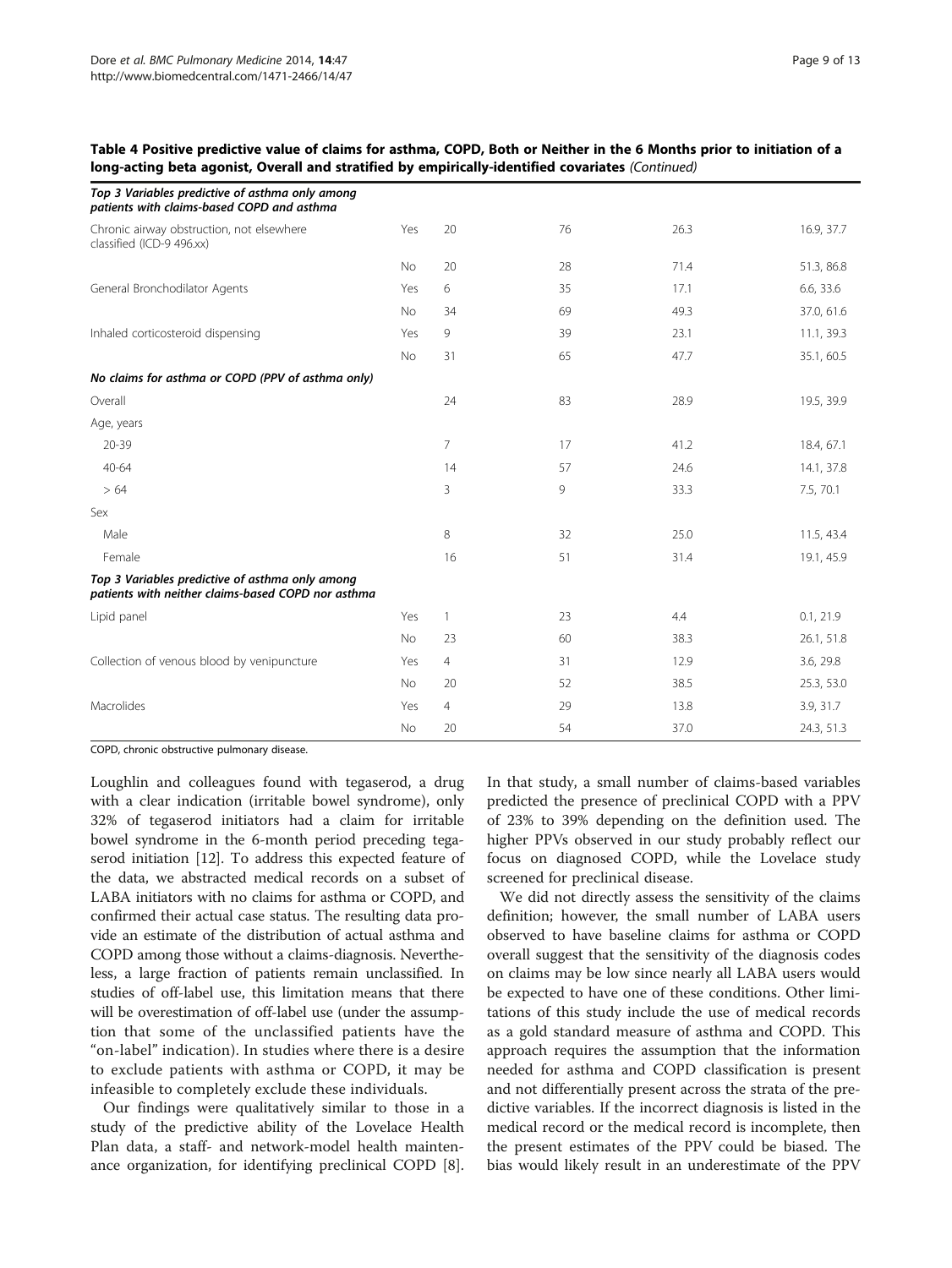|                                                | Number of<br>confirmed cases | <b>Medical records</b><br>received | Positive predictive<br>value (%) | 95% CI (%)  |
|------------------------------------------------|------------------------------|------------------------------------|----------------------------------|-------------|
| Claim for asthma only                          |                              |                                    |                                  |             |
| Medications                                    |                              |                                    |                                  |             |
| Previous LABA                                  | $\overline{7}$               | 8                                  | 87.5                             | 47.3, 99.7  |
| Previous ICS                                   | 12                           | 14                                 | 85.7                             | 57.2, 98.2  |
| Inhaled anticholinergics                       | $\circ$                      | 0                                  | 0.0                              | N/A         |
| Systemic corticosteroids                       | 31                           | 40                                 | 77.5                             | 61.5, 89.2  |
| Leukotriene modifiers                          | 24                           | 30                                 | 80.0                             | 61.4, 92.3  |
| Xanthine inhibitors                            | 3                            | 3                                  | 100.0                            | 29.2, 100.0 |
| Prescriber Specialty                           |                              |                                    |                                  |             |
| Family/general provider                        | 36                           | 48                                 | 75.0                             | 60.4, 86.4  |
| Allergy/immunology                             | 15                           | 20                                 | 75.0                             | 51.0, 91.3  |
| Internal medicine                              | 30                           | 42                                 | 71.4                             | 55.4, 84.3  |
| Pulmonology                                    | 13                           | 17                                 | 76.5                             | 50.1, 93.2  |
| Diagnoses                                      |                              |                                    |                                  |             |
| Upper respiratory tract infections             | 40                           | 49                                 | 81.6                             | 68.0, 91.2  |
| Lower respiratory tract infection              | 67                           | 91                                 | 73.6                             | 63.3, 82.3  |
| Bronchitis/Bronciolitis                        | 19                           | 24                                 | 79.2                             | 57.8, 93.0  |
| Spirometry procedure                           | 26                           | 33                                 | 78.8                             | 61.1, 91.0  |
| Claim for COPD Only                            |                              |                                    |                                  |             |
| Medications                                    |                              |                                    |                                  |             |
| Previous LABA                                  | 3                            | 5                                  | 60.0                             | 14.7, 94.7  |
| Previous ICS                                   | 4                            | $\overline{4}$                     | 100.0                            | 39.8, 100.0 |
| Inhaled anticholinergics                       | 33                           | 35                                 | 94.3                             | 80.8, 99.3  |
| Systemic corticosteroids                       | 29                           | 36                                 | 80.6                             | 64.0, 91.8  |
| Leukotriene modifiers                          | 5                            | 9                                  | 55.6                             | 21.2, 86.3  |
| Xanthine inhibitors                            | 2                            | $\overline{2}$                     | 100.0                            | 16.8, 100.0 |
| Prescriber Specialty                           |                              |                                    |                                  |             |
| Family/general provider                        | 40                           | 48                                 | 83.3                             | 69.8, 92.5  |
| Allergy/immunology                             | $\mathsf{O}\xspace$          | 3                                  | 0.0                              | 0.0, 70.6   |
| Internal medicine                              | 34                           | 42                                 | 81.0                             | 65.9, 91.4  |
| Pulmonology                                    | 29                           | 32                                 | 90.6                             | 75.0, 98.0  |
| Diagnoses                                      |                              |                                    |                                  |             |
| Upper respiratory tract infections             | 12                           | 20                                 | 60.0                             | 36.1, 80.9  |
| Lower respiratory tract infection              | 75                           | 92                                 | 81.5                             | 72.1, 88.9  |
| Bronchitis/Bronciolitis                        | 51                           | 59                                 | 86.4                             | 75.0, 94.0  |
| Spirometry procedure                           | 32                           | 39                                 | 82.1                             | 66.5, 92.5  |
| Claim for asthma and COPD (PPV of asthma only) |                              |                                    |                                  |             |
| Medications                                    |                              |                                    |                                  |             |
| Previous LABA                                  | 3                            | 12                                 | 25.0                             | 5.5, 57.2   |
| Previous ICS                                   | 4                            | 14                                 | 28.6                             | 8.4, 58.1   |
| Inhaled anticholinergics                       | 9                            | 39                                 | 23.1                             | 11.1, 39.3  |
| Systemic corticosteroids                       | 27                           | 70                                 | 38.6                             | 27.1, 51.0  |
| Leukotriene modifiers                          | 10                           | $30\,$                             | 33.3                             | 17.3, 52.8  |

## <span id="page-9-0"></span>Table 5 Positive predictive value of claims for asthma, COPD, both or neither in the 6 months prior to initiation of a long-acting beta agonist, overall and stratified by clinically-defined covariates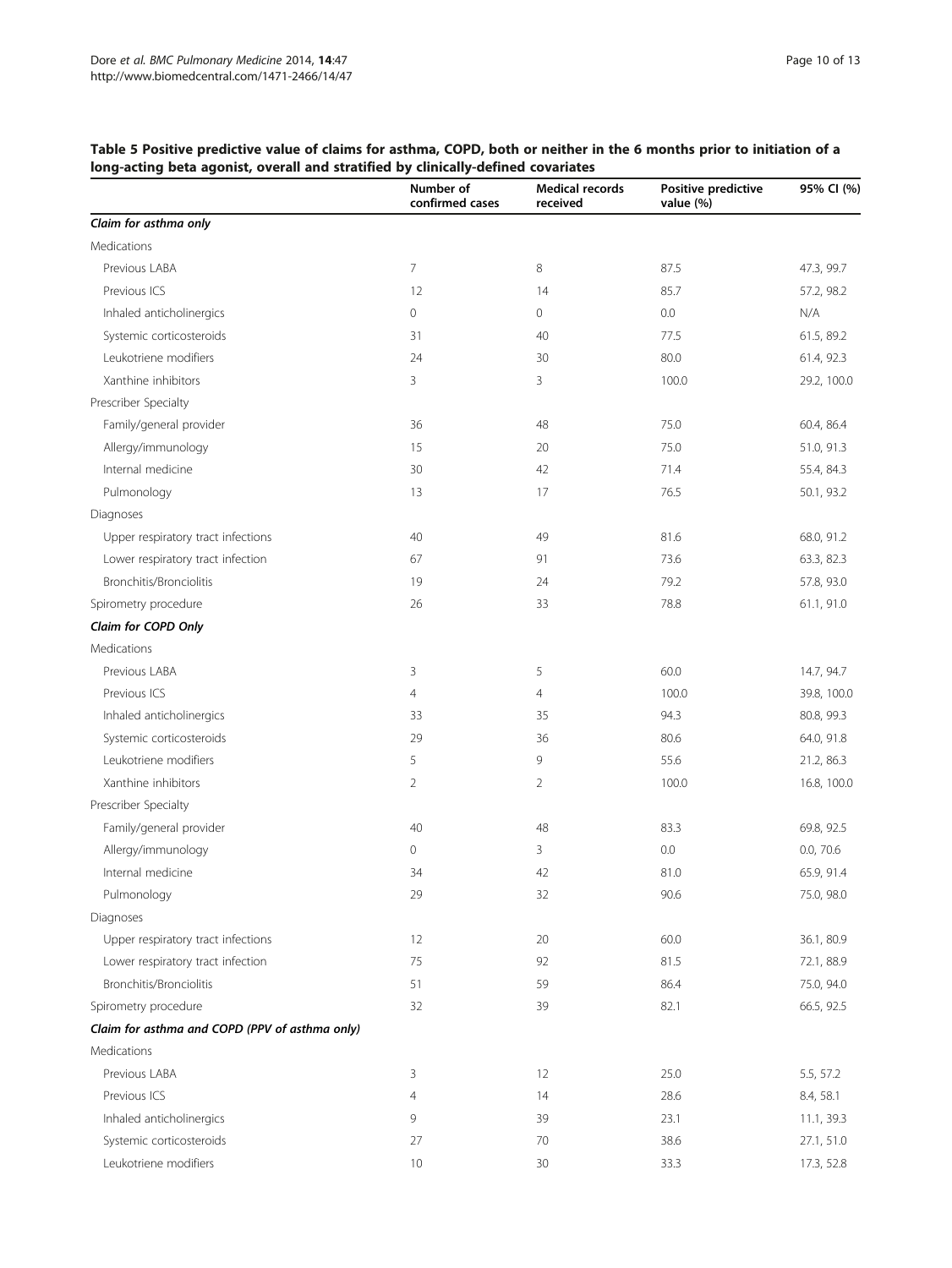| Xanthine inhibitors                               | $\overline{2}$ | 6              | 33.3  | 4.3, 77.7  |
|---------------------------------------------------|----------------|----------------|-------|------------|
| Prescriber Specialty                              |                |                |       |            |
| Family/general provider                           | 22             | 67             | 32.8  | 21.8, 45.4 |
| Allergy/immunology                                | $\overline{7}$ | 10             | 70.0  | 34.8, 93.3 |
| Internal medicine                                 | 25             | 59             | 42.4  | 29.6, 55.9 |
| Pulmonology                                       | 19             | 52             | 36.5  | 23.6, 51.0 |
| Diagnoses                                         |                |                |       |            |
| Upper respiratory tract infections                | 20             | 43             | 46.5  | 31.2, 62.3 |
| Lower respiratory tract infection                 | 40             | 104            | 38.5  | 29.1, 48.5 |
| Bronchitis/Bronciolitis                           | 28             | 72             | 38.9  | 27.6, 51.1 |
| Spirometry procedure                              | 21             | 53             | 39.6  | 26.5, 54.0 |
| No claims for asthma or COPD (PPV of asthma only) |                |                |       |            |
| Medications                                       |                |                |       |            |
| Previous LABA                                     | $\overline{0}$ | $\overline{4}$ | 0.0   | 0.0, 60.2  |
| Previous ICS                                      | $\mathbf 0$    | 2              | 0.0   | 0.0, 84.2  |
| Inhaled anticholinergics                          | $\mathbf{0}$   | $\overline{2}$ | 0.0   | 0.0, 84.2  |
| Systemic corticosteroids                          | 9              | 28             | 32.1  | 15.9, 52.4 |
| Leukotriene modifiers                             | 5              | 11             | 45.5  | 16.7, 76.6 |
| Xanthine inhibitors                               | $\mathbf 0$    | $\mathbf 0$    | 0.0   | N/A        |
| Prescriber specialty                              |                |                |       |            |
| Family/general provider                           | 12             | 48             | 25.0  | 13.6, 39.6 |
| Allergy/immunology                                | $\overline{1}$ | 1              | 100.0 | 2.5, 100.0 |
| Internal medicine                                 | $\overline{7}$ | 28             | 25.0  | 10.7, 44.9 |
| Pulmonology                                       | 3              | $\overline{7}$ | 42.9  | 9.9, 81.6  |
| Diagnoses                                         |                |                |       |            |
| Upper respiratory tract infections                | 5              | 30             | 16.7  | 5.6, 34.7  |
| Lower respiratory tract infection                 | 6              | 33             | 18.2  | 7.0, 35.5  |
| Bronchitis/Bronchiolitis                          | 5              | 29             | 17.2  | 5.8, 35.8  |
| Spirometry procedure                              | 3              | 8              | 37.5  | 8.5, 75.5  |

Table 5 Positive predictive value of claims for asthma, COPD, both or neither in the 6 months prior to initiation of a long-acting beta agonist, overall and stratified by clinically-defined covariates (Continued)

if the medical records are incomplete, since we required that cases have the diagnostic criteria affirmatively listed in their record.

These data may not be generalizable to populations of patients who do not use LABAs and caution is warranted for applications of these data to patients with different treatment patterns. Since our objective was to study LABA initiators, we did not collected data on non-users of LABA. Similarly, these data may not generalize to populations other than the commercially insured, but stratifying this population according to relevant characteristics and providing the PPV within strata, improves the external application of these data for case identification [[13](#page-11-0)]. Although these characteristics for stratification are based on health insurance claims in this study were, and so are subject to misclassification on the clinical constructs of interest, this type of misclassification is frequently thought to be non-differential with respect to other claims-based variables so that the most plausible direction of misclassification bias would be toward showing no difference in the PPV across these variables [\[14\]](#page-12-0). In some strata of predictive covariates, the data were sparse, which resulted in uncertainty around some PPV estimates. Additionally, we evaluated the performance of our own measure of asthma and COPD. Therefore, these data may provide limited information on the validity of other disease definitions.

A major strength of this study is the large source population, and its reflection of routine clinical practice across the US. These data provide adequate statistical power for the study across a number of stratification variables, and improves its generalizability.

Because of low sensitivity, the claims data do not seem sufficient to definitively identify asthma alone without sacrificing the PPV. However, this study provides estimates of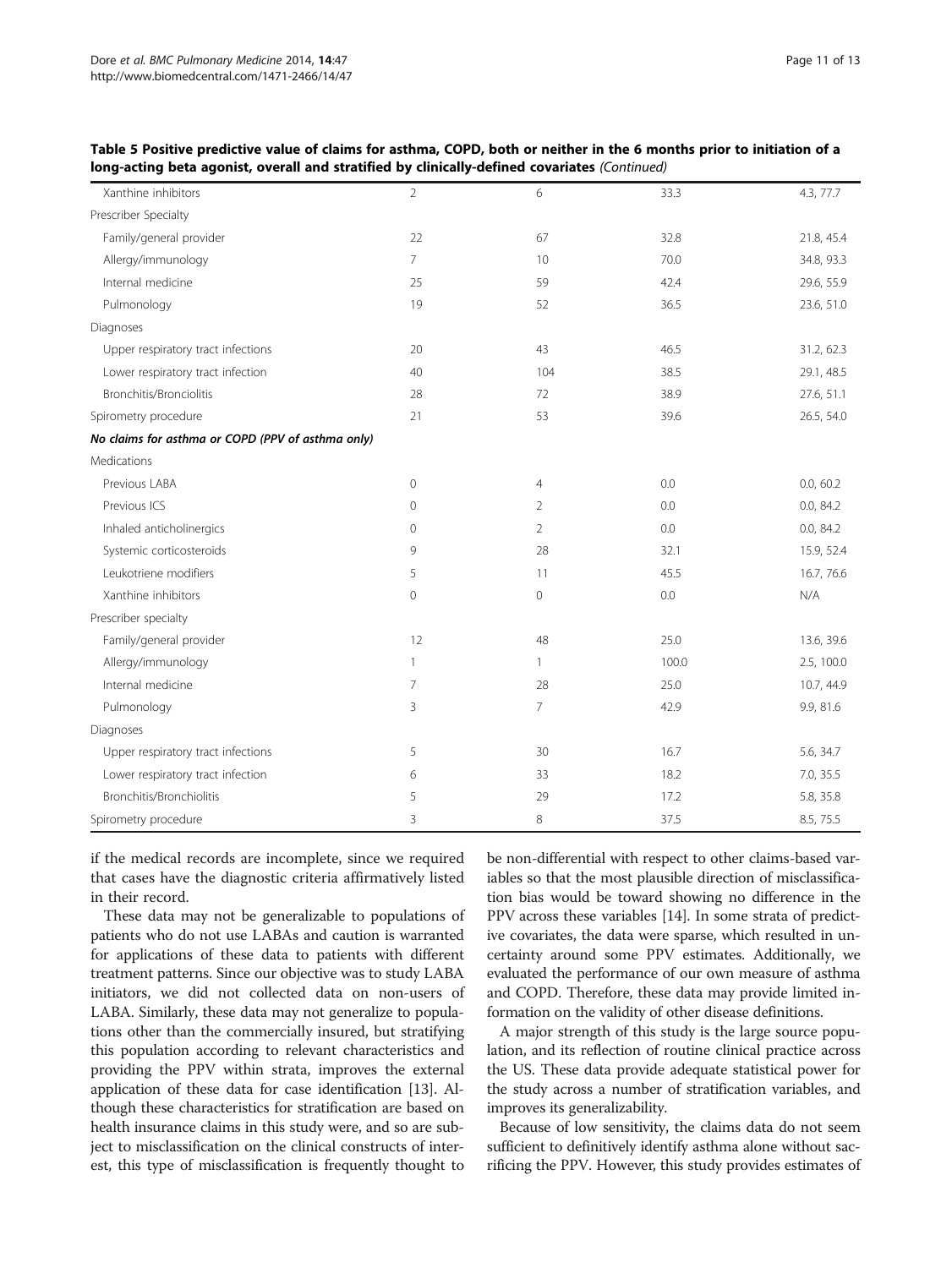<span id="page-11-0"></span>the fraction of patients with confirmed asthma that one might expect from studies identified on the basis of claims alone. For subsets of patients with claims for asthma or COPD, the claims have fairly high predictive ability for identifying actual diagnoses. Therefore, a reasonable use of these data for LABA risk management is to estimate the fraction of patients with asthma through application of the observed distributions from this study, and to identify subsets of these patients based on the presence of at least one additional predictive covariate to achieve a higher degree of specificity. This use of the data would allow for periodic tracking of the fraction of potential off-label use among a subset of patients likely to have asthma only, while at the same time applying the observed (confirmed) distribution of asthma only from this study for broader context.

## Conclusions

In summary, the results from this study suggest that it is feasible to differentiate subsets of LABA initiators into categories that might represent on- vs. off-label use of LABAs. It is not possible to categorize all LABA initiators with respect to these diagnoses. Safety surveillance for off-label use of LABAs must account for this limitation. Nevertheless, these data provide confirmed distributions of actual diagnoses that can be extrapolated to future surveillance studies and facilitate improved identification of subsets of patients with asthma, COPD, both, or neither on the basis of health insurance claims data. Implementation of simple algorithms that combine the presence of a diagnosis code for asthma or COPD with the presence or absence of a number of single PPVpredictive covariates would allow for periodic tracking of off-label LABA prescribing among subsets of all LABA users. The specific algorithm chosen should be targeted to the application at hand.

## Additional file

[Additional file 1:](http://www.biomedcentral.com/content/supplementary/1471-2466-14-47-S1.pdf) Identification of Prevalent Asthma and Chronic Obstructive Pulmonary Disease among Initiators of Long-Acting β-Agonists in Health Insurance Claims Data.

#### Abbreviations

LABA: Long-acting β-agonist; COPD: Chronic obstructive pulmonary disease; ICS: Inhaled corticosteroids; REMS: Risk evaluation and mitigation strategies; ICD-9: International Classification of Disease, 9th Revision; CPT: Common procedural terminology; HCPCS: Centers for Medicare and Medicaid Services Common Procedure Coding System; NDC: National drug code; GOLD: Global Initiative for Chronic Obstructive Lung Disease; PPV: Positive predictive value; CI: 95% confidence interval; PHI: Protected health information.

#### Competing interest

Sponsor: This study was funded by a research contract between Optum Epidemiology and Novartis Pharmaceuticals. The contract granted Optum oversight of the study conduct, reporting, and interpretation, as well as final wording of any resulting manuscripts. Novartis is the maker of formoterol, a product included in this study.

Conflict of Interest Statement: Authors Dore, Ziyadeh, Clifford, Norman and Seeger were employees of Optum, a division of UnitedHealth Group at the time this research was conducted. Dr. Cai was an employee of Novartis Pharmaceuticals at the time this research was conducted. Prior Postings: This work was presented in poster form at the 2011 International Conference on Pharmacoepidemiology and Therapeutic Risk Management, Chicago, IL, USA.

#### Authors' contributions

DD supervised the study analysis and wrote the manuscript. NZ wrote the protocol helped to draft the manuscript and interpret the results. BC conceived of the study and participated in interpretation of data and revision of the manuscript. CRC and HN performed the statistical analysis and participated in the interpretation of data. JS conceived of the study and participated in interpretation of data and revision of the manuscript. All authors read and approved the final manuscript.

#### Author details

<sup>1</sup>Departments of Health Services, Policy & Practice and Epidemiology, Brown University School of Public Health, Brown University, Box G-121-7, 121 South Main Street, Providence, RI 02903, USA. <sup>2</sup> Center for Gerontology and Health Care Research, Brown University School of Public Health, Providence, RI, USA. <sup>3</sup>Optum Epidemiology, Waltham, MA, USA. <sup>4</sup>Novartis Pharmaceuticals, East Hanover, NJ, USA. <sup>5</sup> Division of Pharmacoepidemiology and Pharmacoeconomics Brigham and Women's Hospital/Harvard Medical School, Boston, MA, USA.

#### Received: 21 January 2013 Accepted: 7 March 2014 Published: 19 March 2014

#### References

- 1. Serevent Diskus Prescribing Information. GlaxoSmithKline. 2010. Available from:<http://www.serevent.com/> - prescribing-info. Accessed 22 December 2011.
- 2. Nelson HS, Weiss ST, Bleecker ER, Yancey SW, Dorinsky PM: The Salmeterol Multicenter Asthma Research Trial: a comparison of usual pharmacotherapy for asthma or usual pharmacotherapy plus salmeterol. Chest 2006, 129:15–26.
- 3. Anderson HR, Ayres JG, Sturdy PM, Bland JM, Butland BK, Peckitt C, Taylor JC, Victor CR: Bronchodilator treatment and deaths from asthma: case–control study. BMJ 2005, 330:117.
- 4. RISK EVALUATION AND MITIGATION STRATEGY (REMS). NDA 020692 SEREVENT® DISKUS®. GlaxoSmithKline. Available from: [http://www.accessdata.](http://www.accessdata.fda.gov/drugsatfda_docs/appletter/2011/021077s047,021254s016,020692s039ltr.pdf) [fda.gov/drugsatfda\\_docs/appletter/2011/021077s047,021254s016,020692s039ltr.](http://www.accessdata.fda.gov/drugsatfda_docs/appletter/2011/021077s047,021254s016,020692s039ltr.pdf) [pdf.](http://www.accessdata.fda.gov/drugsatfda_docs/appletter/2011/021077s047,021254s016,020692s039ltr.pdf) Accessed 22 December 2011.
- 5. Chowdhury BA, Seymour SM, Michele TM, Durmowicz AG, Liu D, Rosebraugh CJ: The Risks and Benefits of Indacaterol — The FDA's Review. New Engl J Med 2011, 365:2247–2249.
- 6. Mannino DM, Homa DM, Akinbami LJ, Ford ES, Redd SC: Chronic obstructive pulmonary disease surveillance–United States, 1971–2000. MMWR 2002, 51:1–16.
- 7. Busse WW, Lemanske RF Jr: Asthma. New Engl J Med 2001, 344:350-362.
- 8. Mapel DW, Dutro MP, Marton JP, Woodruff K, Make B: Identifying and characterizing COPD patients in US managed care. A retrospective, cross-sectional analysis of administrative claims data. BMC Health Serv Res 2011, 11:43.
- 9. Dombkowski KJ, Lamarand K, Dong S, Perng W, Clark SJ: Using Medicaid claims to identify children with asthma. J Public Health Manag Pract 2012, 18:196–203. doi:10.1097/PHH.0b013e31821a3fa7.
- 10. Global Initiative for Chronic Obstructive Lung Disease: Global strategy for the diagnosis, management, and prevention of chronic obstructive pulmonary disease. (Updated 2007).<http://www.goldcopd.org>. Accessed on 14 July 2009.
- 11. National Heart, Lung, and Blood Institute: National Asthma Education and Prevention Program, Expert Panel Report 3: Guidelines for the Diagnosis and Management of Asthma. 2007. Full Report 2007. [http://www.nhlbi.nih.](http://www.nhlbi.nih.gov/guidelines/asthma/asthgdln.pdf) [gov/guidelines/asthma/asthgdln.pdf](http://www.nhlbi.nih.gov/guidelines/asthma/asthgdln.pdf). Accessed 15 July 2009.
- 12. Loughlin J, Quinn S, Rivero E, Wong J, Huang J, Kralstein J, Earnest DL, Seeger JD: Tegaserod and the risk of cardiovascular ischemic events: an observational cohort study. J Cardiovasc Pharmacol Ther 2010, 15:151–157.
- 13. Dore DD, Chaudhry S, Hoffman C, Seeger JD: Stratum-specific positive predictive values of claims for acute pancreatitis among commercial